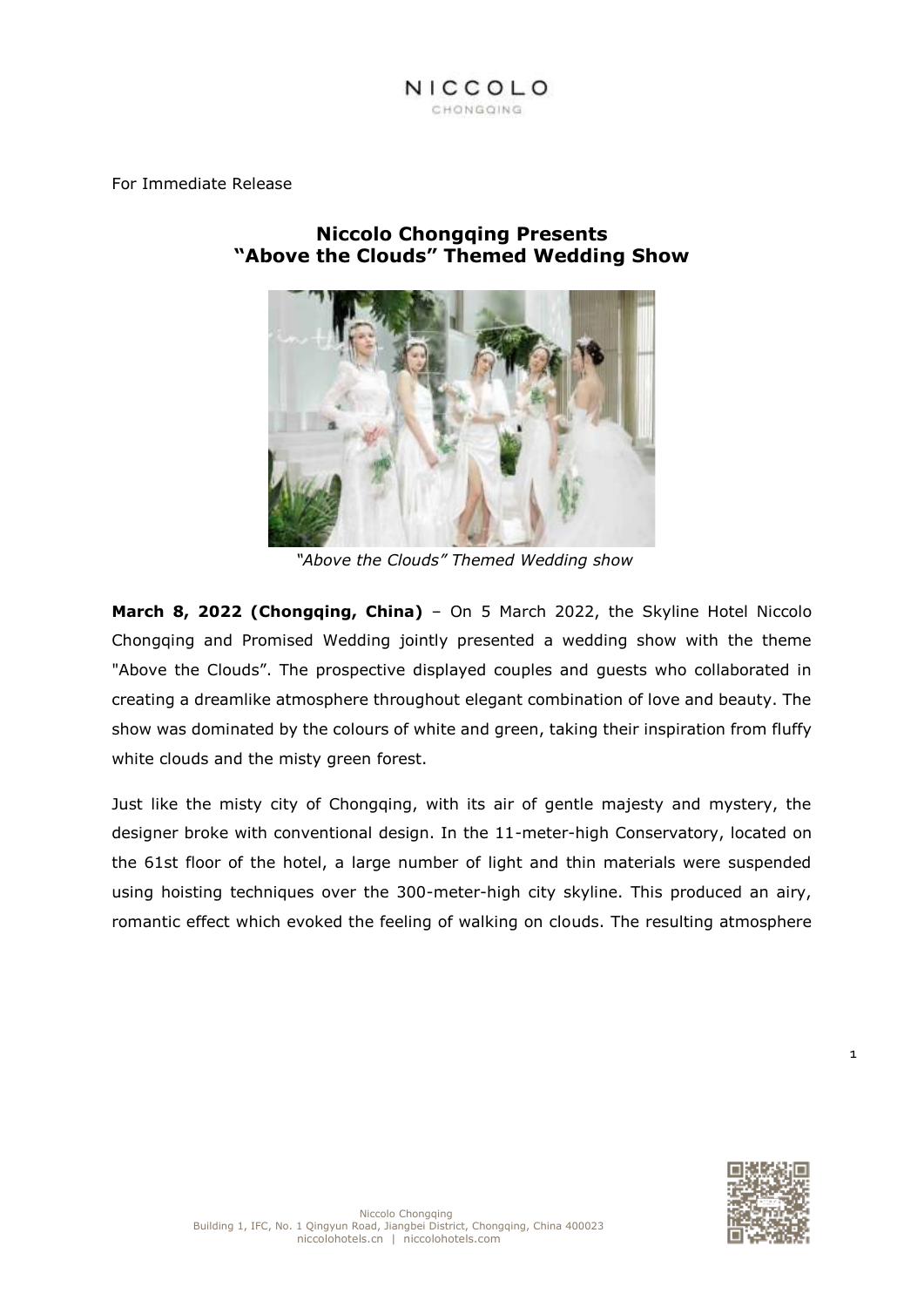# NICCOLO CHONGOING

was poetic, replete with blank spaces and infinite changes, creating an immersive spatial and visual experience and a unique aesthetic for the prospective spouses.



*Wedding Show in Conservatory*

Partners for the wedding show included the ChongqingBridal Queen, Ai O styling, Collin Wang, DB Film, Host Li Yuanlin, Bulan Gift, Luojue Cake, AR Custom Suits, Chongqing IFS, Guojiao 1573, and V Born Medical Aesthetic. The show was sponsored by the "Bridal Queen", which allowed guests to marvel at the latest works from original pioneers in the wedding dress industry. Many of the dresses presented were from original *haute couture* designer brands, such as AnnyLin Bridal, an independent brand of high quality designer wedding dresses based in Britain; WINK, a high end designer Chinese brand employing a minimalistic aesthetic; and WANG FENG Bridal, another high-quality Chinese brand focusing on hand-made custom wedding dresses using only the finest materials. Under the backdrop of the dreamlike and elegant venue, each dress was presented in perfect harmony with the "Above the Clouds" theme. One-by-one, these elegant wedding dresses were modelled on the U-shaped show floor, allowing the brides-to-be to dream among the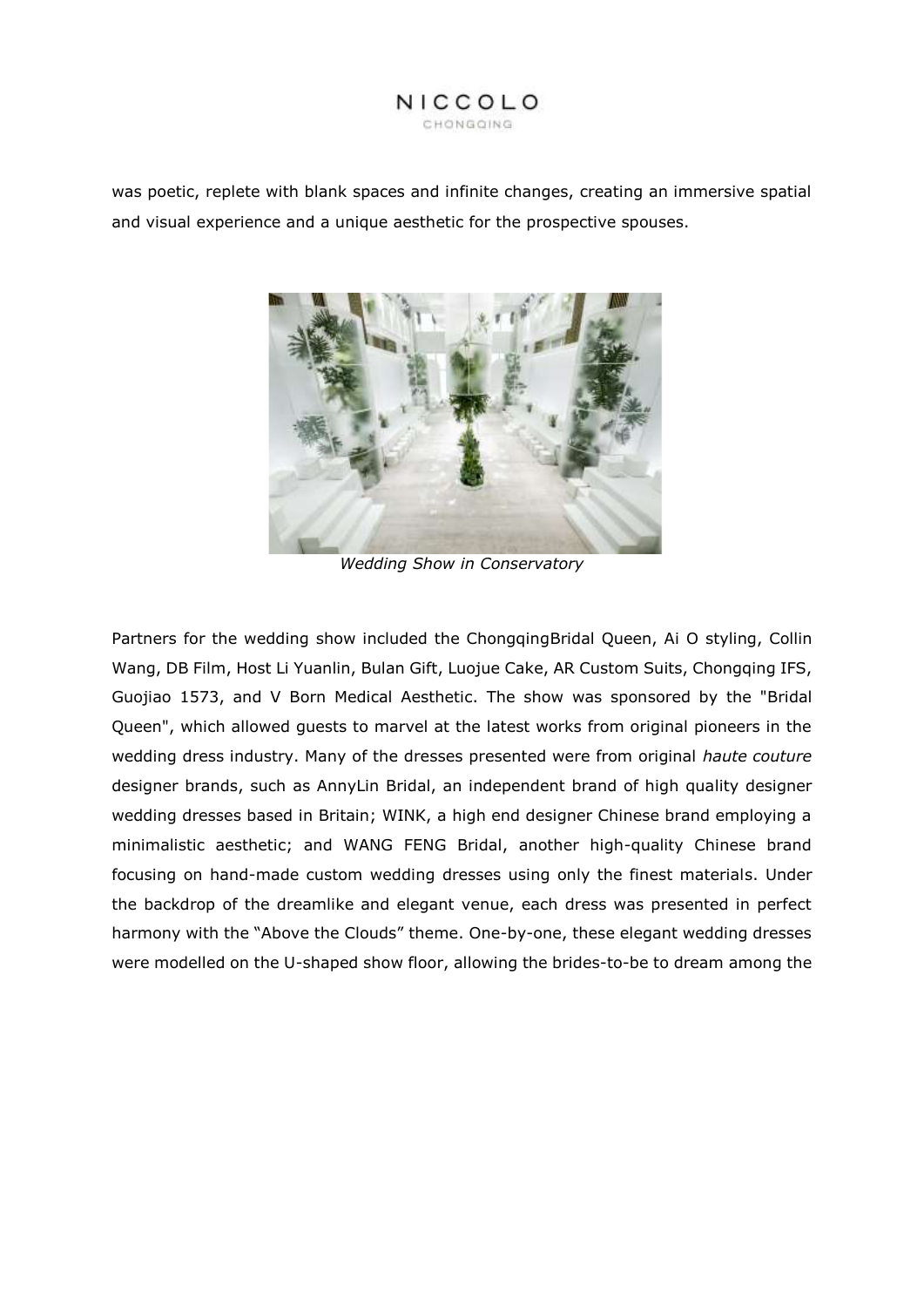

clouds and fantasise about their own weddings, achieving the ultimate in visual enjoyment and innovation in design.



 *Wedding Dress Fashion Show*

In addition, there was an exciting on-site lottery draw on the day of the show, with an array of luxury prizes from Guojiao 1573, Chongqing IFS and V Born Medical Aesthetic, as well as a chance for guests to experience the hotel's skyline luxury suite. The hotel also collaborated with bridal brands, wedding gown makers, photographers, professional wedding planners, luxury facilities and more, all to provide convenient one-stop services for the newlyweds to create a wedding they will remember for years to come.



*Speech by Mr. Giorgio Olivotti, General Manager of Niccolo Chongqing*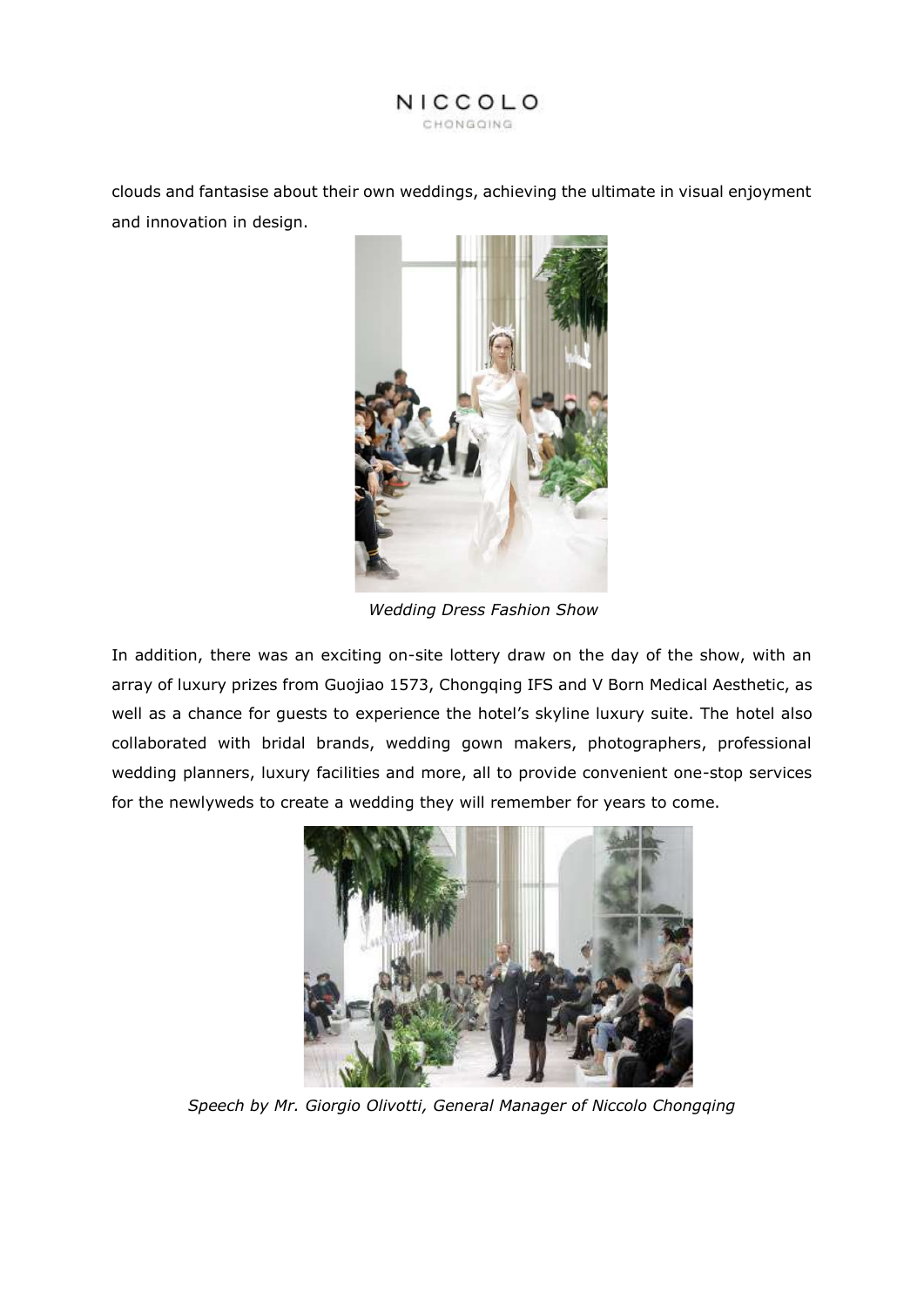### NICCOLO CHONGOING

"We are very pleased to be able to gather with guests from all walks of life, from all over the world, in the stylish and elegant Conservatory," said Mr. Giorgio Olivotti, General Manager of the hotel. "We are recognized by many of our clients in wedding market for our dedication to quality and service. In the future, we will continue to use our boundless creativity to create unforgettable memories and provide our guests with passionate service and a luxury experience that exceeds expectations."



*The Conservatory*

The Conservatory is one of the few high-ceilinged auditoriums in south-western China, and its stylish foyer corner staircase with its white marble-cut steps make it a natural runway space. The Conservatory's 11-meter height and breath-taking views of the Yangtze River make it the perfect choice for parties and wedding ceremonies in the city. In addition, the Niccolo Ballroom on the 4th floor covers an area of over 1,000 square meters, and includes an elegant pillar-less inner hall, a spacious foyer and a connected outdoor garden for guests to mingle. It also includes a separate VIP lounge and dressing room for the bride and groom, allowing them to enjoy the luxury and convenience of the hotel facilities and services.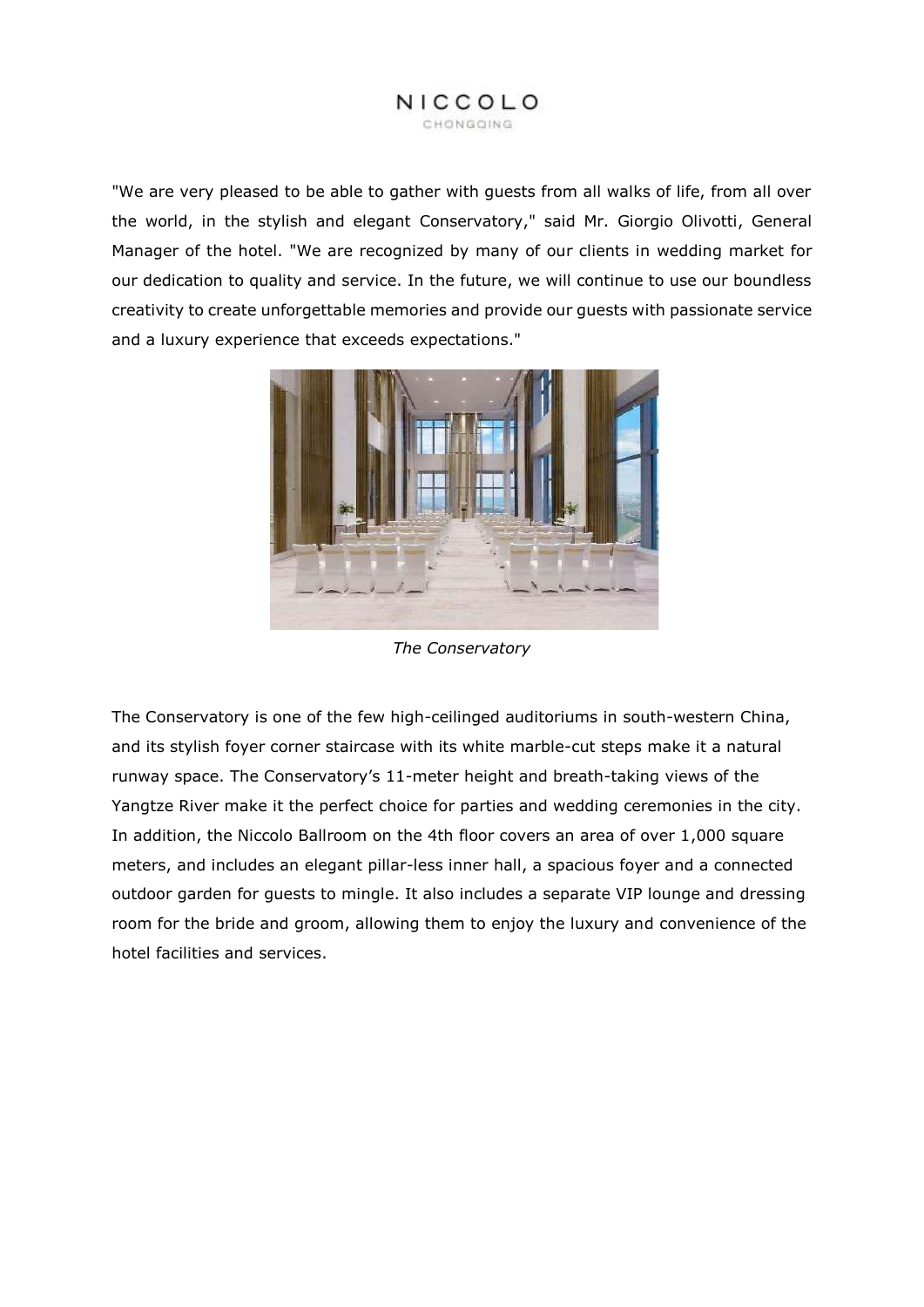NICCOLO CHONGQING



*Niccolo Ballroom*

With its experienced team and creative planners, Niccolo Chongqing offers customized wedding packages to suit the unique themes and needs of newlyweds. Gourmet banquets are led by Chinese Chef Lin Bingji and his outstanding team to create a feast for both the eyes and the palate, featuring classic and exquisite Cantonese cuisine. In addition to the culinary delights, Niccolo Hotel's own custom-branded Prosecco - sourced from Italy and certified by the DOC - is also available in an original custom bottle to complement any wedding or other celebratory occasions.

\*END\*

# **About Niccolo Chongqing NEW ENCOUNTERS. TIMELESS PLEASURES.**

The city's highest hotel offers a superb location in the heart of Jiangbeizui, Chongqing's dynamic new Central Business District and the city's most fashionable address. Ideally situated on levels 52 to 62 of Tower 1 Chongqing IFS, The Hotel offers the discerning traveller 252 elegant, luxurious guestrooms and suites with spectacular, unrivalled vistas of Chongqing and beyond that naturally shift as the day transitions from day into night. The three sky-high destination restaurants and bar on level 62, Niccolo Kitchen, The Tea Lounge and Bar 62 which bring together culture, gastronomy and breath-taking views to offer a variety of unique, sky-high destination dining experiences that are sure to delight the discerning palates of today's global travellers as well as the city's well-heeled locals. In addition, the hotel will include fitness centre Sky Gym, The Spa with five treatment rooms, and Sky Pool, a 20-metre swimming pool with panoramic views.